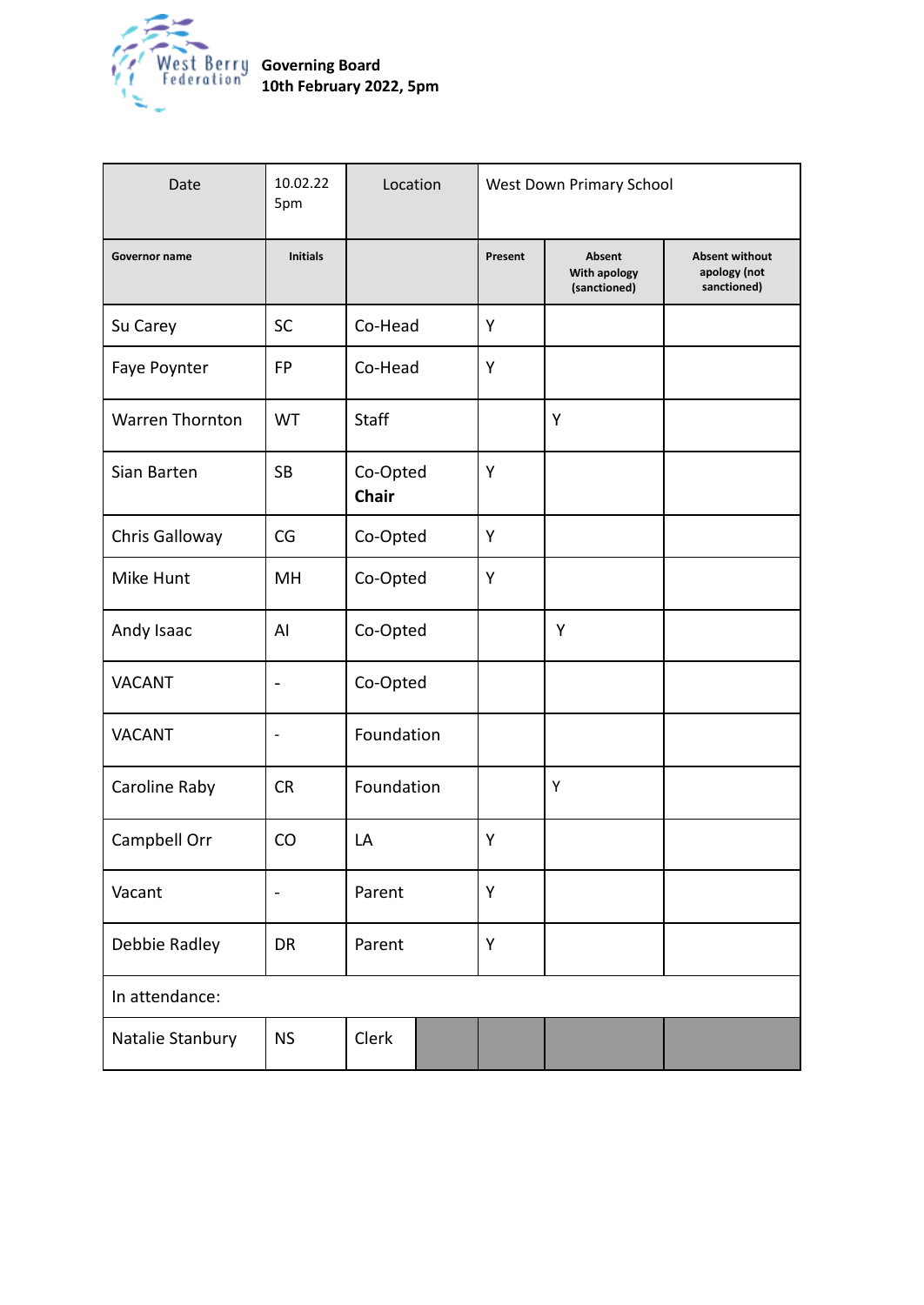

|                |                    | Being the best we can be, committed to making a difference                                                                                                                                                                                                                                                                                                                                                                                                                                                                                                                                                                                                                                                                                                                                                                                                                                                                                                                                                                                                                                                                                                                                                                                                                                                                                                                                                                                                                                                                                                                                                                           |                            |  |
|----------------|--------------------|--------------------------------------------------------------------------------------------------------------------------------------------------------------------------------------------------------------------------------------------------------------------------------------------------------------------------------------------------------------------------------------------------------------------------------------------------------------------------------------------------------------------------------------------------------------------------------------------------------------------------------------------------------------------------------------------------------------------------------------------------------------------------------------------------------------------------------------------------------------------------------------------------------------------------------------------------------------------------------------------------------------------------------------------------------------------------------------------------------------------------------------------------------------------------------------------------------------------------------------------------------------------------------------------------------------------------------------------------------------------------------------------------------------------------------------------------------------------------------------------------------------------------------------------------------------------------------------------------------------------------------------|----------------------------|--|
|                | Finis<br>h<br>time | Item                                                                                                                                                                                                                                                                                                                                                                                                                                                                                                                                                                                                                                                                                                                                                                                                                                                                                                                                                                                                                                                                                                                                                                                                                                                                                                                                                                                                                                                                                                                                                                                                                                 | ACTION/<br><b>DECISION</b> |  |
| 1              | 1702               | <b>Welcome and apologies</b><br>Welcome to our subject specialists. Apologies were sanctioned as above.<br>The meeting was quorate.                                                                                                                                                                                                                                                                                                                                                                                                                                                                                                                                                                                                                                                                                                                                                                                                                                                                                                                                                                                                                                                                                                                                                                                                                                                                                                                                                                                                                                                                                                  |                            |  |
| $\overline{2}$ | 1705               | <b>Declarations of interest</b><br>To note any changes. Governors must declare an interest and leave the meeting when the<br>appropriate item is dealt with.<br>Governors to check and advise any amendments to the register of business interests<br>Published interests are here: https://www.westberryfederation.org.uk/governors                                                                                                                                                                                                                                                                                                                                                                                                                                                                                                                                                                                                                                                                                                                                                                                                                                                                                                                                                                                                                                                                                                                                                                                                                                                                                                 |                            |  |
| 3              | CB                 | <b>Subject Specialists</b><br>Early Years Foundation Stage<br>Training is on going, specialists attend the EYFS briefing<br>One of our biggest challenges is managing the start points for in coming reception years.<br>This has been exacerbated by COVID19 and the different home experiences of children.<br>Literacy is most difficult element as we have seen across the curriculum, plus social and<br>emotional aspects - eg sharing following COVID19. Thresholds have not been met for need<br>for additional help - these needs are having to be met in the classroom. Pressure on staffing<br>is impacting on making interventions.<br>Governors asked is there transition programme in place for new starters? For preschool -<br>have a slow start for their time. Reception - can be offered a slow start but transition<br>arrangements have been more difficult due to COVID19 restrictions. Is it difficult to get<br>assessment data from different assessment point? The assessment dat varies depending on<br>the setting children ave attended - we are lucky to have a good relationship with<br>Berrynarbor Preschool at Berrynarbor and West Down Preschool is integrated.<br>Governors asked about the transition to year one - do you feel positive about moving them<br>up? Yes - at Berrynarbor they are in the same class and at West Down the Year one and two<br>teacher integrates them at an early stage.<br>Do you get time to come together to plan? This is tricky but useful when it happens. The<br>environment at Berrynarbor is a barrier to the continuous provision needed at EYFS stage. |                            |  |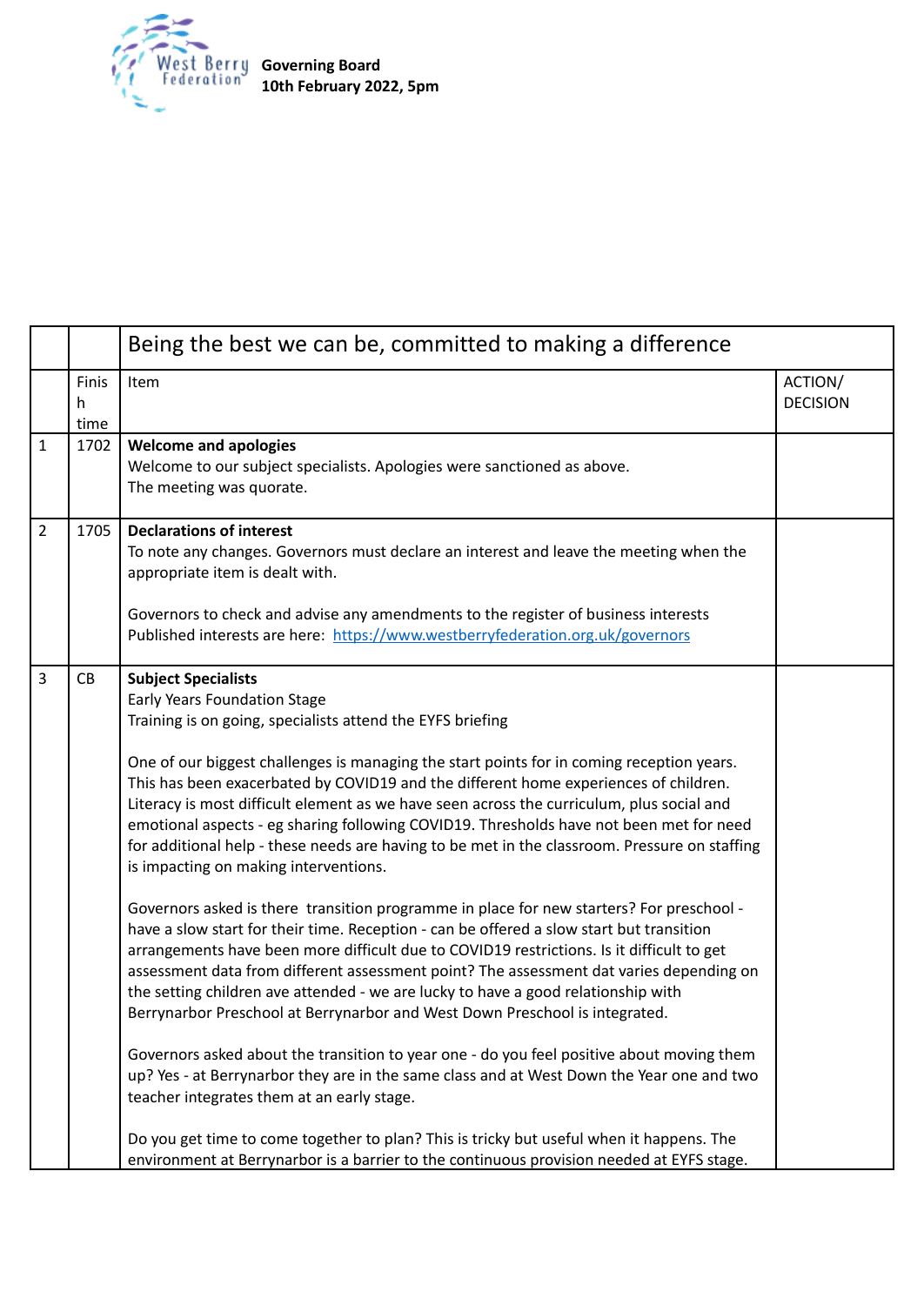

|   |      | The benefit at West Down of the integrated preschool provision means that we know the<br>families from a younger age.                                                                                                                                                                                                                                                                                                                                                                                                     |  |
|---|------|---------------------------------------------------------------------------------------------------------------------------------------------------------------------------------------------------------------------------------------------------------------------------------------------------------------------------------------------------------------------------------------------------------------------------------------------------------------------------------------------------------------------------|--|
|   |      | Space at Berry - taught separately, made changes to the building which have helped, big<br>reliance on teaching assistant, lots of planning that goes into that, would be helpful if TA<br>could have training in EYFS, resources and prep, very little time to have training, in order to<br>have knowledge in the building blocks of childhood development. D feels like she is not able<br>to offer continuous provision like what is needed. Curriculum for Ds children is more formal<br>than it needs to be. Lunch. |  |
|   |      | Vision and values - how does this thread through? This is not taught explicitly at this stage<br>but we do offer green cards and work on values implicitly as part of our life curriculum.                                                                                                                                                                                                                                                                                                                                |  |
|   |      | Life curriculum<br>PSHE, mental health, sex and relationships curriculum has been adapted using published<br>resources and meets the requirements of the new RSE curriculum. We use a range of<br>schemes to deliver this We Eat Elephants and Girls on Board. As with all specialists subjects -<br>time is at a premium and due to COVID we have had to work at pace.                                                                                                                                                   |  |
|   |      | Assessment is challenging for this subject - we know children know more as they become<br>more regulated. CO suggested that arranging feedback from students can be an effective<br>way of assessment and works well at secondary. Su agreed with this and we try to capture a<br>reflection at the lesson -                                                                                                                                                                                                              |  |
|   |      | Have we consulted parents regarding the RSE curriculum? Yes we did this when we adapted<br>the curriculum a few years ago.                                                                                                                                                                                                                                                                                                                                                                                                |  |
| 3 | 1735 | <b>Business brought forward by the Chair</b>                                                                                                                                                                                                                                                                                                                                                                                                                                                                              |  |
|   |      | Any urgent business to report not already on this agenda.                                                                                                                                                                                                                                                                                                                                                                                                                                                                 |  |
|   |      | Sian reported a complaint had been received from a parent. The complaints procedure has<br>been followed and completed. For information.                                                                                                                                                                                                                                                                                                                                                                                  |  |
|   |      | Sian asked that we update our skills audit.                                                                                                                                                                                                                                                                                                                                                                                                                                                                               |  |
|   |      | ACTION - NS to send out skills audit to all governors.                                                                                                                                                                                                                                                                                                                                                                                                                                                                    |  |
|   |      | Sian asked that we make arrangements to survey staff and parents as part of our<br>conversation with stakeholders.                                                                                                                                                                                                                                                                                                                                                                                                        |  |
|   |      | ACTION - NS and SB to collaborate on staff and pupil questionnaires and make arrangements<br>to send out.                                                                                                                                                                                                                                                                                                                                                                                                                 |  |
| 4 | 1740 | <b>Governance Update</b>                                                                                                                                                                                                                                                                                                                                                                                                                                                                                                  |  |
|   |      | https://nationalonlinesafety.com/enrol/west-down-school                                                                                                                                                                                                                                                                                                                                                                                                                                                                   |  |
|   |      | The clerk reminded all governors to complete the safeguarding training via the National<br>Online Safety Hub using the link above.                                                                                                                                                                                                                                                                                                                                                                                        |  |
|   |      |                                                                                                                                                                                                                                                                                                                                                                                                                                                                                                                           |  |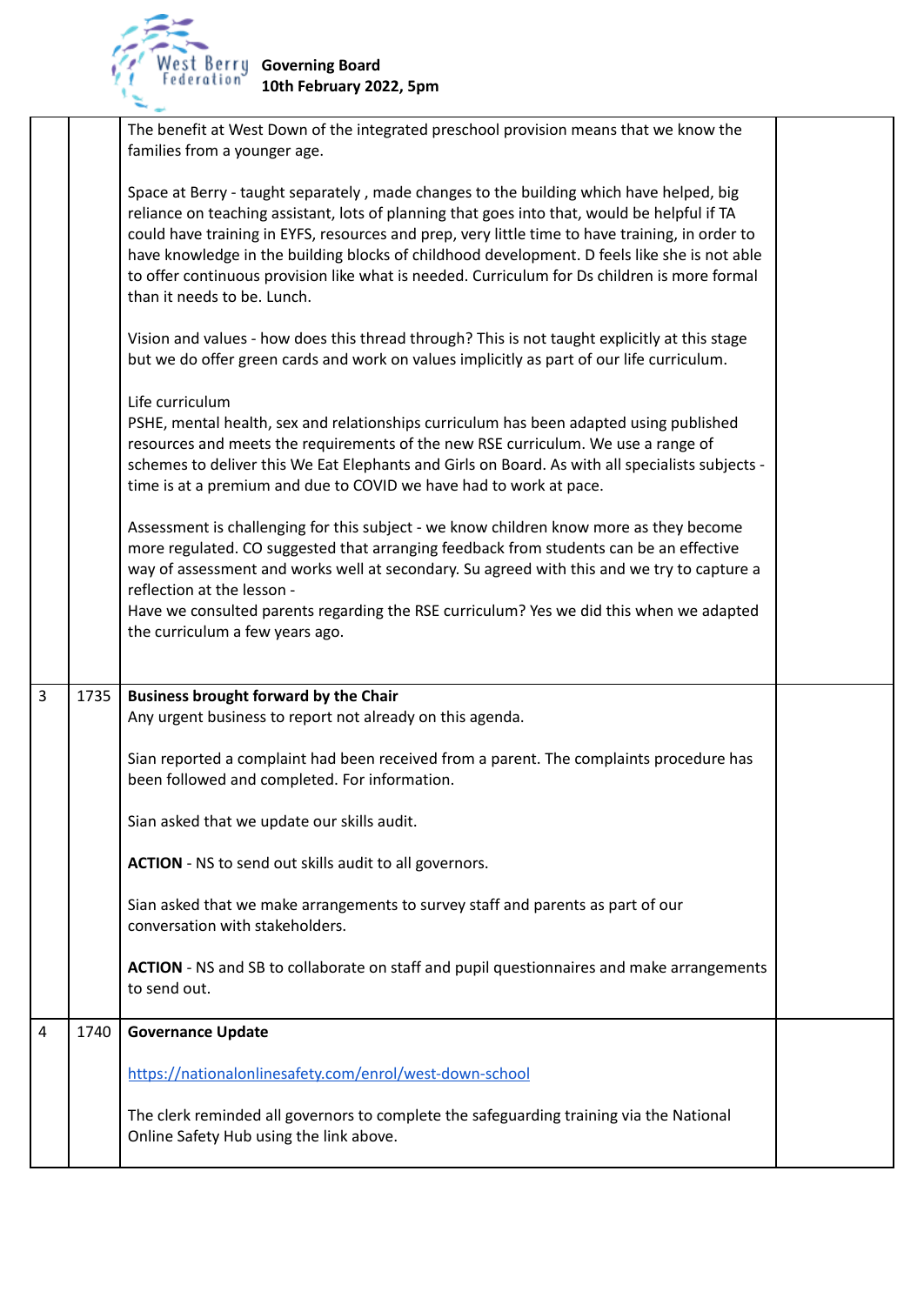

|   |      | Training dates - please have a look at training dates published in the Governance Alert and<br>let the clerk know if you would like to book a place. All governors should have completed at<br>least a new governor course and if they hold a specialism the appropriate course.                                                                                                                                                                                                                                                                                                                                                   |  |
|---|------|------------------------------------------------------------------------------------------------------------------------------------------------------------------------------------------------------------------------------------------------------------------------------------------------------------------------------------------------------------------------------------------------------------------------------------------------------------------------------------------------------------------------------------------------------------------------------------------------------------------------------------|--|
|   |      | Wellbeing training - Governors were asked to consider attending the looking after your head<br>session in March. Sian to attend this.                                                                                                                                                                                                                                                                                                                                                                                                                                                                                              |  |
|   |      | Governance Briefing - slides for this are uploaded to the Babcock Governance site here<br>Reminder to complete training through National Online Safety Portal.                                                                                                                                                                                                                                                                                                                                                                                                                                                                     |  |
|   |      | Governors agreed the appointment of David Richardson to the position of co-opted<br>governor. David has served on the board previously and brings with him strategic<br>management skills via his day job. David will be warmly welcomed.                                                                                                                                                                                                                                                                                                                                                                                          |  |
| 5 | 1800 | Discuss and agree the budget monitors, noting variance and the reason for                                                                                                                                                                                                                                                                                                                                                                                                                                                                                                                                                          |  |
|   |      | Cover page<br><b>Capital Budget</b><br><b>School Budget Share</b><br><b>Extended services</b>                                                                                                                                                                                                                                                                                                                                                                                                                                                                                                                                      |  |
|   |      | Governors noted expenditure is largely as planned or will be as planned by the end of the<br>financial year. Key risk factors discussed were rising energy and food costs and the effect of<br>this on un planned school expenditure. Plans were in place to look at charges for lunches for<br>all groups and raise the cost if absolutely necessary.                                                                                                                                                                                                                                                                             |  |
| 6 | 1825 | HT Report - discussion and challenge - verbal update<br>Attendance - Due to declining cases of COVID19 attendance is now improving and it is hoped<br>will continue to improve. We are working with a small number of families where attendance<br>presents a problem other than COVID19.                                                                                                                                                                                                                                                                                                                                          |  |
|   |      | COVID19 Update - cases at the time of writing are low, current DCC risk assessment is in<br>place. We continue to feel a knock on effect with the effects of long COVID and phased<br>return of those recovering from COVID.                                                                                                                                                                                                                                                                                                                                                                                                       |  |
|   |      | Staff wellbeing - Under the current circumstances managing well being is difficult. As ever,<br>the gift of time is precious. We have been conscious that we need to continue to create<br>opportunities to support staff as we are with the children. Staff continue to be supported via<br>staff meetings and supervisions.                                                                                                                                                                                                                                                                                                      |  |
|   |      | Curriculum updates - we continue to implement our specialist subject curriculum and staff<br>have continued to travel across both sites to do this where possible and staffing allows. We<br>are using regular supply, in line with advice from Public Health, to ensure our provision is<br>meeting the needs of children. Due to intense pressure on staffing pupil reviews have been<br>delayed but these are our priority. We can confirm we have identified pupils for the national<br>tutoring programme and this programme has begun for an hour a week of maths with each<br>child assigned an individual tutor virtually. |  |
|   |      | Pupil reviews - these are delayed, concerned about presentation, fine motor skills,                                                                                                                                                                                                                                                                                                                                                                                                                                                                                                                                                |  |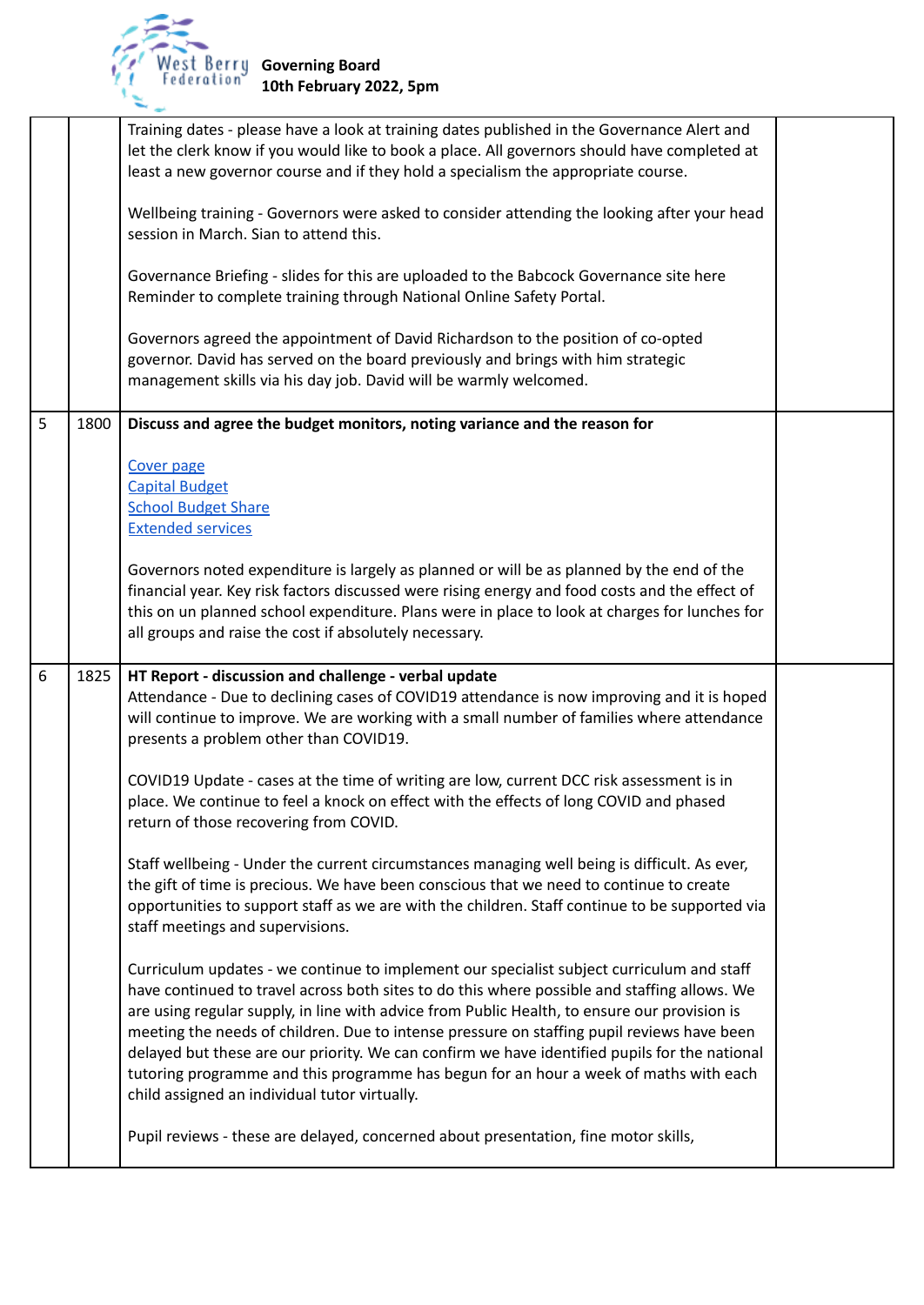

|                |      | 106 Monies - staff met to review the building provision at West Down. We identified the<br>staff room and conservatory area as having potential for improvement an ultimately an<br>additional classroom. This would represent better value for money in terms of the work<br>required to transform the area than the originally identified classroom and office<br>refurbishment. Work will continue to gather quotes in line with the finance policy.<br>ACTION - NS to contact DCC to enquire about any time limits placed on the 106 fund due to<br>us.                                                                                                                                                                                                                                                                                                                                                                                                                                                                                                                                      |             |
|----------------|------|--------------------------------------------------------------------------------------------------------------------------------------------------------------------------------------------------------------------------------------------------------------------------------------------------------------------------------------------------------------------------------------------------------------------------------------------------------------------------------------------------------------------------------------------------------------------------------------------------------------------------------------------------------------------------------------------------------------------------------------------------------------------------------------------------------------------------------------------------------------------------------------------------------------------------------------------------------------------------------------------------------------------------------------------------------------------------------------------------|-------------|
| $\overline{7}$ | 1835 | <b>Monitoring Reports - Autumn Term</b><br><b>Ethos and Vision Committee Minutes</b><br><b>Curriculum Monitoring</b>                                                                                                                                                                                                                                                                                                                                                                                                                                                                                                                                                                                                                                                                                                                                                                                                                                                                                                                                                                             |             |
| 8              | 1845 | <b>Safeguarding Update</b><br>Campbell Orr (Safeguarding governor) to feedback from termly safeguarding governor<br>meeting 03.02.22 between himself and SC (Headteacher)<br><b>Termly Safeguarding Data</b><br>Following the termly safeguarding meeting Campbell reported actions from the S175<br>safeguarding audit had been either followed up or in hand. The SCR had been investigated<br>with Su Carey in attendance and was found to be thorough and robust with no outstanding<br>actions. Governors noted CPOMS was being investigated for use in school in order to further<br>strengthen our safeguarding provision.<br>Campbell asked governors attending school to ask the following question of staff and note<br>the response to help us evidence our strong safeguarding system in school.<br>How would you deal with a student towards the end of the day who did not want to go<br>home? What would you do if you were worried about the wellbeing of a colleague in<br>school?<br>ACTION - All governors to include the questions in section 8 as part of their monitoring. | $\mathsf C$ |
| 9              | 1855 | <b>Partnership Working Update</b><br>We continue to actively pursue partnerships for our federation both in light of the<br>anticipated push to academisation and in the best interests of our schools.<br>Having met with the Diocese and talked about the importance of our distinctly Christian<br>ethos at Berrynarbor we were advised to investigate a Trust containing church schools and<br>with an established capacity for supporting church schools.<br>Governors agreed to make contact with a local Trust, Ventrus, and work with the CEO, to<br>anticipate what they could offer in terms of provision for church schools.<br>ACTION - SB to report fact finding meeting with Ventrus at the next meeting                                                                                                                                                                                                                                                                                                                                                                           |             |